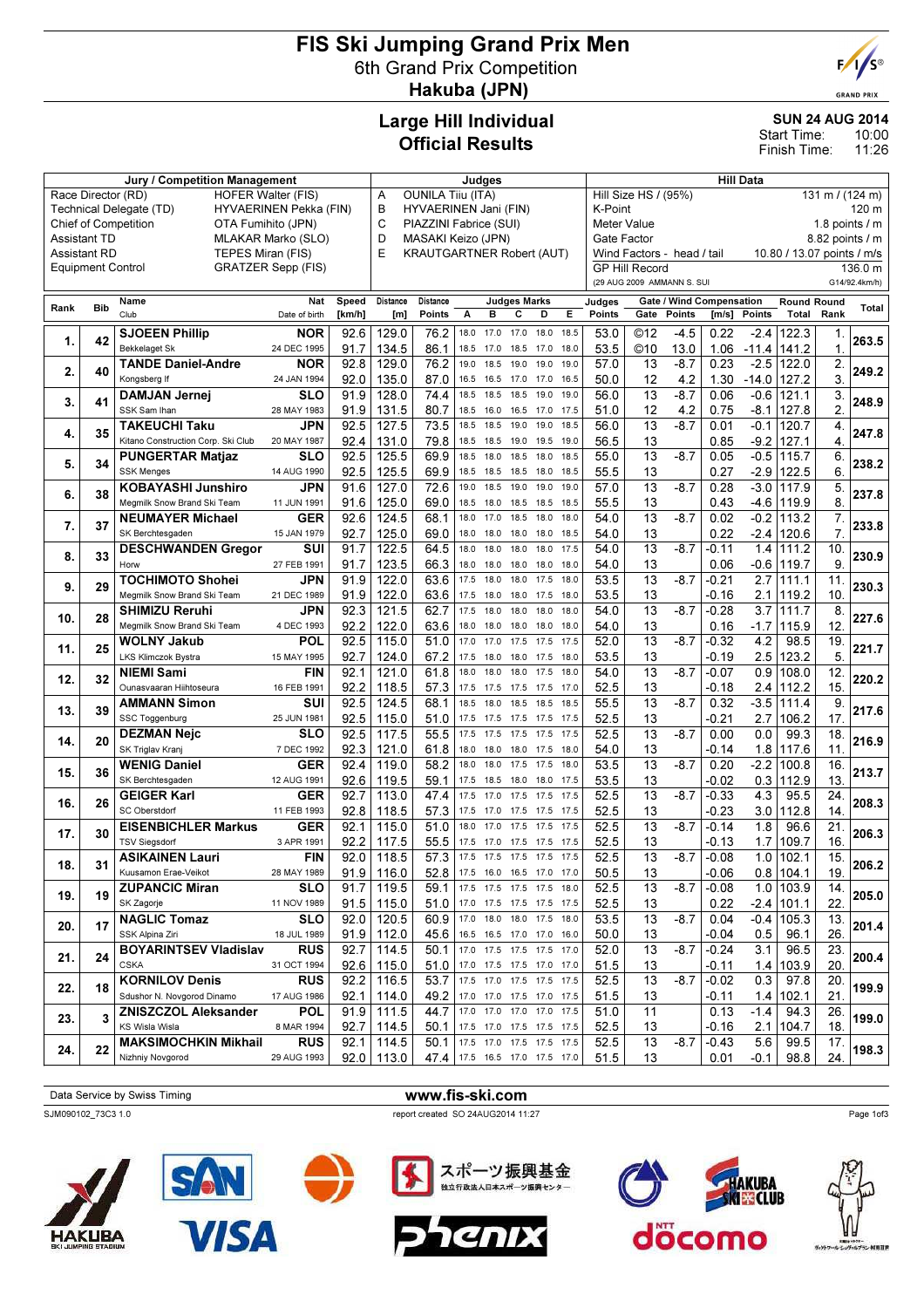## FIS Ski Jumping Grand Prix Men 6th Grand Prix Competition Hakuba (JPN)



**GRAND PRIX** 

#### Large Hill Individual Official Results

#### SUN 24 AUG 2014

10:00 11:26 Start Time: Finish Time:

| Rank | <b>Bib</b>     | Name                          | <b>Nat</b>    | Speed  | Distance | Distance      |      |      | <b>Judges Marks</b> |                              |      | Judaes |      |               | <b>Gate / Wind Compensation</b> |               | <b>Round Round</b> |      | Total |
|------|----------------|-------------------------------|---------------|--------|----------|---------------|------|------|---------------------|------------------------------|------|--------|------|---------------|---------------------------------|---------------|--------------------|------|-------|
|      |                | Club                          | Date of birth | [km/h] | [m]      | <b>Points</b> | A    | в    | C                   | D                            | Е    | Points | Gate | <b>Points</b> | Im/s1                           | <b>Points</b> | Total              | Rank |       |
|      |                | <b>AIGNER Clemens</b>         | <b>AUT</b>    | 92.3   | 116.5    | 53.7          | 17.5 | 17.5 | 18.0 17.5           |                              | 17.5 | 52.5   | 13   | $-8.7$        | 0.08                            | $-0.9$        | 96.6               | 21.  |       |
| 25.  | 15             | SV Innsbruck-Bergisel-Tirol   | 2 FEB 1993    | 92.4   | 110.5    | 42.9          | 16.5 | 16.5 | 17.0 17.0           |                              | 17.0 | 50.5   | 13   |               | $-0.39$                         | 5.1           | 98.5               | 25.  | 195.1 |
|      |                | <b>KASAI Noriaki</b>          | <b>JPN</b>    | 92.7   | 112.0    | 45.6          | 17.5 | 17.5 | 17.0                | 17.5                         | 17.5 | 52.5   | 13   | $-8.7$        | $-0.37$                         | 4.8           | 94.2               | 27.  |       |
| 26.  | 27             | Tsuchiya Home Ski Team        | 6 JUN 1972    | 92.6   | 111.0    | 43.8          | 17.0 | 17.5 | 17.0 17.0           |                              | 17.5 | 51.5   | 13   |               | $-0.32$                         | 4.2           | 99.5               | 23.  | 193.7 |
| 27.  | 11             | <b>JUSTIN Rok</b>             | <b>SLO</b>    | 92.1   | 113.5    | 48.3          | 17.5 | 17.5 | 17.5                | 17.0                         | 17.5 | 52.5   | 13   | $-8.7$        | 0.13                            | $-1.4$        | 90.7               | 30.  | 183.6 |
|      |                | SSD Stol Zirovnica            | 6 APR 1993    | 91.9   | 109.0    | 40.2          | 17.5 | 16.5 | 17.0 16.5           |                              | 17.0 | 50.5   | 13   |               | -0.17                           | 2.2           | 92.9               | 27.  |       |
| 28.  | 1              | <b>HLAVA Lukas</b>            | <b>CZE</b>    | 91.0   | 111.0    | 43.8          | 17.0 | 17.0 | 17.5 17.0           |                              | 17.5 | 51.5   | 11   |               | 0.06                            | $-0.6$        | 94.7               | 25.  | 181.4 |
|      |                | Dukla Liberec                 | 10 SEP 1984   | 91.8   | 104.5    | 32.1          | 16.5 | 17.0 | 16.5                | 16.5                         | 16.5 | 49.5   | 13   |               | $-0.39$                         | 5.1           | 86.7               | 28.  |       |
| 29.  | 13             | <b>KOZISEK Cestmir</b>        | <b>CZE</b>    | 91.9   | 114.5    | 50.1          | 17.0 | 17.0 | 17.5                | 17.5                         | 17.5 | 52.0   | 13   | $-8.7$        | 0.19                            | $-2.1$        | 91.3               | 29.  | 175.4 |
|      |                | LSK Lomnice nad Popelkou      | 9 NOV 1991    | 92.1   | 104.5    | 32.1          | 16.5 | 16.0 | 16.5                | 16.5                         | 16.0 | 49.0   | 13   |               | $-0.23$                         | 3.0           | 84.1               | 29   |       |
| 30.  | 14             | <b>CIKL Martin</b>            | <b>CZE</b>    | 92.4   | 114.0    | 49.2          | 17.5 | 17.0 | 17.5                | 17.5                         | 17.5 | 52.5   | 13   | $-8.7$        | 0.09                            | $-1.0$        | 92.0               | 28.  | 174.7 |
|      |                | Dukla Liberec                 | 17 AUG 1987   | 92.3   | 104.0    | 31.2          |      |      |                     | 17.0 16.5 16.0 16.5 16.5     |      | 49.5   | 13   |               | $-0.15$                         | 2.0           | 82.7               | 30.  |       |
|      |                |                               |               |        |          |               |      |      |                     |                              |      |        |      |               |                                 |               |                    |      |       |
|      |                | not qualified for final round |               |        |          |               |      |      |                     |                              |      |        |      |               |                                 |               |                    |      |       |
| 31.  | 10             | <b>KLUSEK Bartlomiej</b>      | POL           | 91.9   | 112.5    | 46.5          | 16.0 |      |                     | 17.0 17.0 17.0 17.0          |      | 51.0   | 13   | $-8.7$        | 0.00                            | 0.0           | 88.8               | 31.  | 88.8  |
|      |                | LKS Klmczok Bystra            | 15 JAN 1993   |        |          |               |      |      |                     |                              |      |        |      |               |                                 |               |                    |      |       |
| 32.  | 4              | <b>CHOI Seou</b>              | <b>KOR</b>    | 91.4   | 108.5    | 39.3          |      |      |                     | 17.0 16.5 17.5 17.0 16.5     |      | 50.5   | 11   |               | 0.18                            | $-1.9$        | 87.9               | 32.  | 87.9  |
|      |                | High1 Resort                  | 3 DEC 1982    |        |          |               |      |      |                     |                              |      |        |      |               |                                 |               |                    |      |       |
| 33.  | 12             | <b>HUBER Daniel</b>           | <b>AUT</b>    | 92.0   | 112.0    | 45.6          |      |      |                     | 17.5 16.5 17.0 17.5 17.5     |      | 52.0   | 13   | $-8.7$        | 0.32                            | $-3.5$        | 85.4               | 33.  | 85.4  |
|      |                | <b>SC Seekirchen</b>          | 2 JAN 1993    |        |          |               |      |      |                     |                              |      |        |      |               |                                 |               |                    |      |       |
| 34.  | 16             | <b>LEYHE Stephan</b>          | <b>GER</b>    | 92.4   | 110.5    | 42.9          |      |      |                     | 17.0 17.0 17.0 17.0 17.5     |      | 51.0   | 13   | $-8.7$        | 0.16                            | $-1.7$        | 83.5               | 34.  | 83.5  |
|      |                | SC Willingen                  | 5 JAN 1992    |        |          |               |      |      |                     |                              |      |        |      |               |                                 |               |                    |      |       |
| 35.  | 6              | <b>CHOI Heung-Chul</b>        | <b>KOR</b>    | 91.6   | 106.0    | 34.8          |      |      |                     | 16.5 16.5 16.5 16.5 17.0     |      | 49.5   | 11   |               | 0.17                            | $-1.8$        | 82.5               | 35.  | 82.5  |
|      |                | High1 Resort                  | 3 DEC 1981    |        |          |               |      |      |                     |                              |      |        |      |               |                                 |               |                    |      |       |
| 36.  | 23             | <b>HAJEK Antonin</b>          | <b>CZE</b>    | 91.9   | 108.0    | 38.4          |      |      |                     | 16.5 16.5 17.0 16.5 16.5     |      | 49.5   | 13   | $-8.7$        | $-0.22$                         | 2.9           | 82.1               | 36.  | 82.1  |
|      |                | Dukla Liberec                 | 12 FEB 1987   |        |          |               |      |      |                     |                              |      |        |      |               |                                 |               |                    |      |       |
| 37.  | 8              | <b>SHUVALOV Alexander</b>     | <b>RUS</b>    | 91.5   | 104.5    | 32.1          |      |      |                     | 17.0  15.5  16.5  16.0  16.0 |      | 48.5   | 11   |               | $-0.10$                         | 1.3           | 81.9               | 37.  | 81.9  |
|      |                | Nizhniy Novgorod              | 30 NOV 1992   |        |          |               |      |      |                     |                              |      |        |      |               |                                 |               |                    |      |       |
| 38.  | 21             | <b>HULA Stefan</b>            | POL           | 92.2   | 106.5    | 35.7          |      |      |                     | 16.5 16.0 16.5 16.5 16.5     |      | 49.5   | 13   | $-8.7$        | $-0.20$                         | 2.6           | 79.1               | 38.  | 79.1  |
|      |                | <b>WKS Zakopane</b>           | 29 SEP 1986   |        |          |               |      |      |                     |                              |      |        |      |               |                                 |               |                    |      |       |
| 39.  | $\overline{2}$ | <b>HVALA Jaka</b>             | <b>SLO</b>    | 91.0   | 105.0    | 33.0          |      |      |                     | 16.0 16.0 16.5 16.5 16.5     |      | 49.0   | 11   |               | 0.42                            | $-4.5$        | 77.5               | 39.  | 77.5  |
|      |                | Ssk Ponikve                   | 15 JUL 1993   |        |          |               |      |      |                     |                              |      |        |      |               |                                 |               |                    |      |       |
| 40.  | 7              | <b>BIEGUN Krzysztof</b>       | POL           | 91.8   | 101.0    | 25.8          |      |      |                     | 16.0 16.5 16.0 16.5 16.0     |      | 48.5   | 11   |               | 0.00                            | 0.0           | 74.3               | 40   | 74.3  |
|      |                | SS-R LZS Sokol Szczyrk        | 21 MAY 1994   |        |          |               |      |      |                     |                              |      |        |      |               |                                 |               |                    |      |       |
| 41.  | 5              | <b>ZOGRAFSKI Vladimir</b>     | <b>BUL</b>    | 90.4   | 100.5    | 24.9          |      |      |                     | 15.0 14.0 14.5 15.0 15.0     |      | 44.5   | 11   |               | 0.04                            | $-0.4$        | 69.0               | 41.  | 69.0  |
|      |                | <b>NSA</b>                    | 14 JUL 1993   |        |          |               |      |      |                     |                              |      |        |      |               |                                 |               |                    |      |       |
| 42.  | q              | <b>MAEAETTAE Jarkko</b>       | <b>FIN</b>    | 91.3   | 95.0     | 15.0          |      |      |                     | 16.0 15.5 15.5 16.0 15.5     |      | 47.0   | 11   |               | 0.12                            | $-1.3$        | 60.7               | 42.  | 60.7  |
|      |                | Kainuun Hiihtoseura           | 28 DEC 1994   |        |          |               |      |      |                     |                              |      |        |      |               |                                 |               |                    |      |       |

Data Service by Swiss Timing WWW.fis-ski.com SJM090102\_73C3 1.0 report created SO 24AUG2014 11:27

Page 2of3